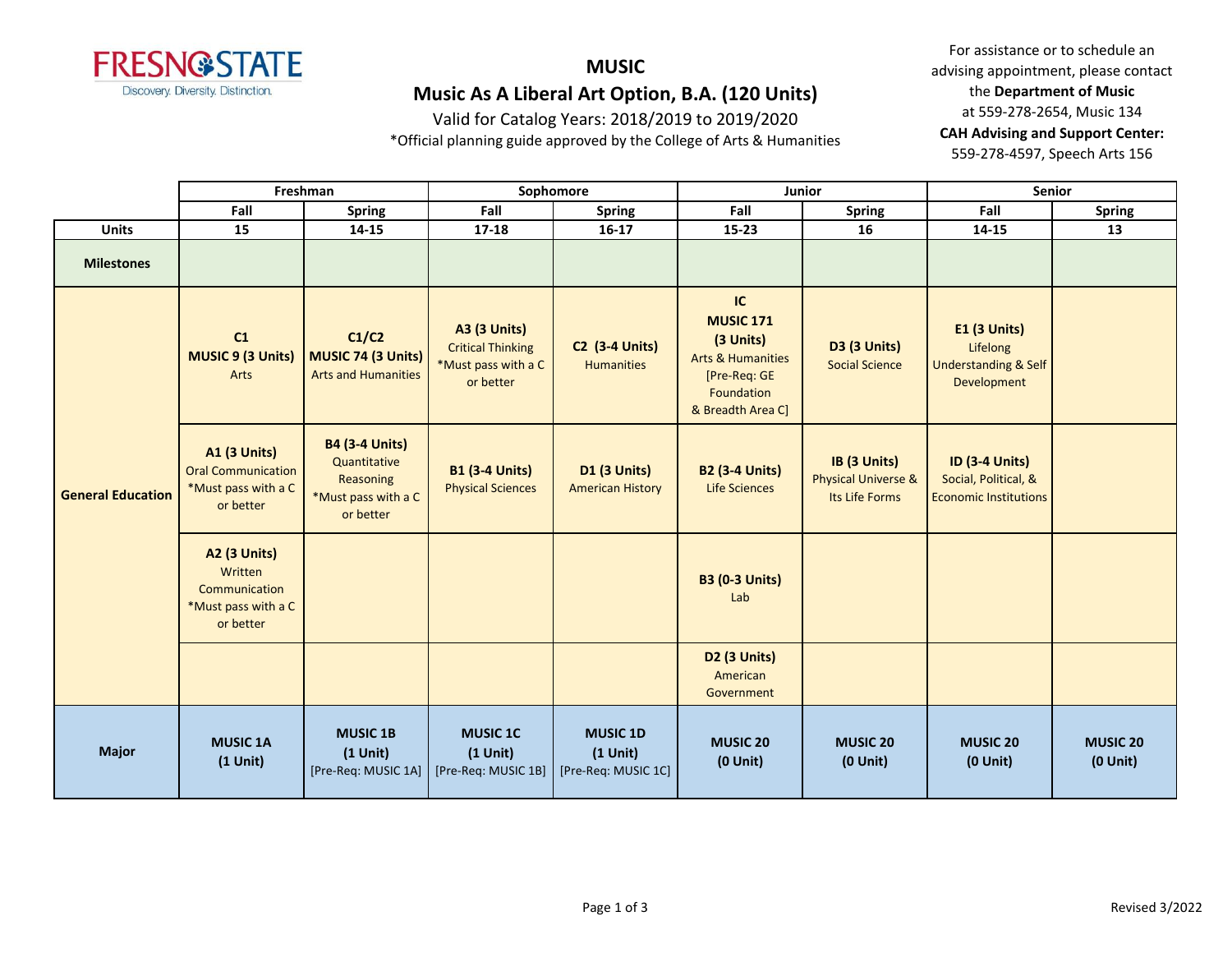

Valid for Catalog Years: 2018/2019 to 2019/2020

\*Official planning guide approved by the College of Arts & Humanities

|              | Freshman                                                                           |                                                     |                                                                                                                             | Sophomore                                                         | Junior                                                                        |                                                                                           | <b>Senior</b>                                                                             |                                                                                           |
|--------------|------------------------------------------------------------------------------------|-----------------------------------------------------|-----------------------------------------------------------------------------------------------------------------------------|-------------------------------------------------------------------|-------------------------------------------------------------------------------|-------------------------------------------------------------------------------------------|-------------------------------------------------------------------------------------------|-------------------------------------------------------------------------------------------|
|              | Fall                                                                               | <b>Spring</b>                                       | Fall                                                                                                                        | <b>Spring</b>                                                     | Fall                                                                          | <b>Spring</b>                                                                             | Fall                                                                                      | <b>Spring</b>                                                                             |
| <b>Units</b> | 15                                                                                 | 14-15                                               | 17-18                                                                                                                       | $16-17$                                                           | 15-23                                                                         | 16                                                                                        | 14-15                                                                                     | 13                                                                                        |
|              | <b>MUSIC 20</b><br>$(0$ Unit)                                                      | <b>MUSIC 4B</b><br>(2 Units)<br>[Pre-Req: MUSIC 9]  | <b>MUSIC 4C</b><br>(2 Units)<br>[Pre-Req: MUSIC 4B]<br>*Must pass Piano<br>Proficiency Exam<br>after completing<br>MUSIC 4C | <b>MUSIC 20</b><br>$(0$ Unit $)$                                  | <b>MLA Core</b><br><b>Elective</b><br>(3 Units)<br>*See footnotes             | <b>MLA Core</b><br><b>Elective</b><br>(3 Units)<br>*See footnotes                         | <b>Music Elective</b><br>(2 Units)<br>*With advisor<br>approval                           | <b>Music Elective</b><br>(2 Units)<br>*With advisor<br>approval                           |
|              | MUSIC 31/131 -<br>39/139<br>$(1$ Unit)                                             | <b>MUSIC 20</b><br>$(0$ Unit)                       | <b>MUSIC 20</b><br>$(0$ Unit)                                                                                               | MUSIC 31/131 -<br>39/139<br>$(1$ Unit)                            | <b>MUSIC 161A</b><br>(3 Units)<br>[Pre-Req: MUSIC 41,<br>74; Junior standing] | <b>MUSIC 161B</b><br>(3 Units)<br>[Pre-Req: MUSIC 41,<br>74;<br>Junior standing]          | <b>MLA Core</b><br><b>Elective</b><br>(3 Units)<br>*See footnotes                         | <b>MLA Core</b><br><b>Elective</b><br>(5 Units)<br>*See footnotes                         |
| <b>Major</b> | <b>MUSIC 40</b><br>(3 Units)<br>[Pre-Req: Concurrent]<br>enrollment<br>in MUSIC 9] | MUSIC 31/131 -<br>39/139<br>$(1$ Unit)              | MUSIC 31/131 -<br>39/139<br>$(1$ Unit)                                                                                      | <b>MUSIC 43</b><br>(3 Units)<br>[Pre-Req: MUSIC 42]               |                                                                               | <b>Music Elective</b><br>$(1$ Unit)<br>*With advisor<br>approval                          | <b>Elective</b><br>(3 Units)<br>*Outside of Music<br>Department; with<br>advisor approval | <b>Elective</b><br>(3 Units)<br>*Outside of Music<br>Department; with<br>advisor approval |
|              | <b>MUSIC 103</b><br>$(1$ Unit)                                                     | <b>MUSIC 41</b><br>(3 Units)<br>[Pre-Req: MUSIC 40] | <b>MUSIC 42</b><br>(3 Units)<br>[Pre-Req: MUSIC 41]                                                                         | <b>MUSIC 103</b><br>$(1$ Unit)                                    |                                                                               | <b>Elective</b><br>(3 Units)<br>*Outside of Music<br>Department; with<br>advisor approval |                                                                                           |                                                                                           |
|              |                                                                                    | <b>MUSIC 103</b><br>$(1$ Unit)                      | <b>MUSIC 58</b><br>(2 Units)<br>[Pre-Req: MUSIC 41]                                                                         | <b>MLA Core</b><br><b>Elective</b><br>(3 Units)<br>*See footnotes |                                                                               |                                                                                           |                                                                                           |                                                                                           |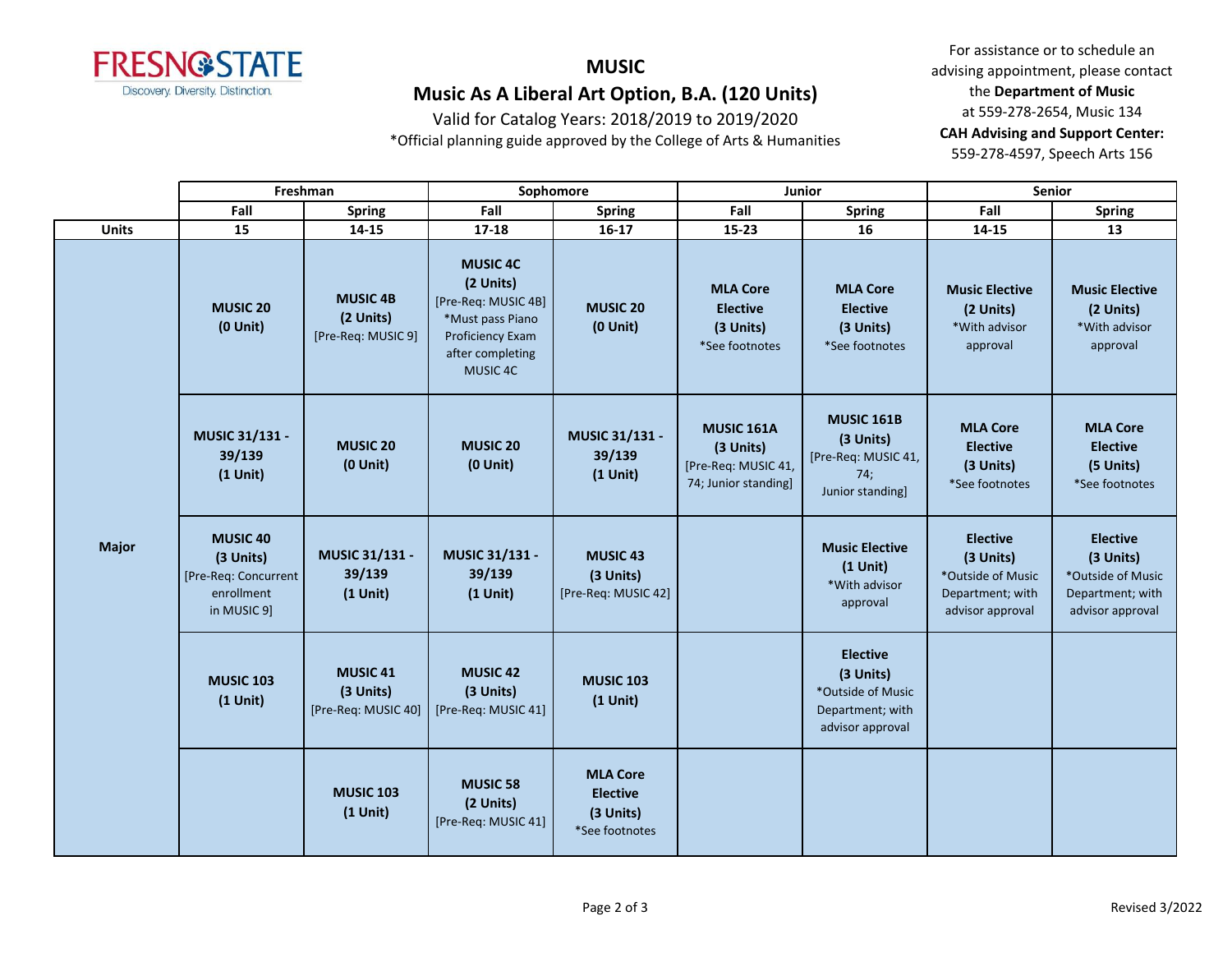

Valid for Catalog Years: 2018/2019 to 2019/2020

\*Official planning guide approved by the College of Arts & Humanities

For assistance or to schedule an advising appointment, please contact the **Department of Music** at 559-278-2654, Music 134 **CAH Advising and Support Center:**  559-278-4597, Speech Arts 156

|                                                        |      | Freshman                | Sophomore<br>Junior                                                                                |                                                                     | Senior                                                                                                       |               |       |                                                 |
|--------------------------------------------------------|------|-------------------------|----------------------------------------------------------------------------------------------------|---------------------------------------------------------------------|--------------------------------------------------------------------------------------------------------------|---------------|-------|-------------------------------------------------|
|                                                        | Fall | <b>Spring</b>           | Fall                                                                                               | <b>Spring</b>                                                       | Fall                                                                                                         | <b>Spring</b> | Fall  | <b>Spring</b>                                   |
| <b>Units</b>                                           | 15   | 14-15                   | 17-18                                                                                              | $16 - 17$                                                           | $15 - 23$                                                                                                    | 16            | 14-15 | 13                                              |
| Major                                                  |      | Jury I<br>$(0$ Unit $)$ | <b>Music Elective</b><br>$(1$ Unit)<br>*With advisor<br>approval<br><b>MUSIC 103</b><br>$(1$ Unit) | <b>Music Elective</b><br>$(1$ Unit $)$<br>*With advisor<br>approval |                                                                                                              |               |       |                                                 |
| <b>Additional</b><br>Graduation<br><b>Requirements</b> |      |                         |                                                                                                    |                                                                     | <b>UDWS (0-4 Units)</b><br>*Upper Division<br><b>Writing Exam</b><br>OR "W" Course (must<br>pass with a C or |               |       | MI (3 Units)<br>Multicultural/<br>International |
|                                                        |      |                         |                                                                                                    |                                                                     | better)                                                                                                      |               |       |                                                 |

#### **FOOTNOTES:**

**Prerequisites/Corequisites:** Other restrictions may apply. Please see your course catalog for detailed prerequisite/corequisite requirements.

Grade Requirements: Music students must earn a C or better in each course used for the major, including the core and specific option. No course taken for the Music major can be graded on a CR/NC basis except for courses with mandatory CR/NC grading.

**MUSIC 4B & 4C:** May be waived by passing the designated Piano Proficiency Exam.

**MLA Core Electives (17 units):** Select from MUSIC 140T, 141, 142, 144, 147, 154, 158A, 158B, 159, 160T, 162, 163, 164, 165, 170A, 170B, 182, 183, 184, 186, 187, 191, or 198.

**Upper Division Writing Skills requirement (UDWS):** All undergraduate students must demonstrate competency in writing skills by passing the Upper Division Writing Exam (UDWE) or by obtaining a C or better in an approved upper division writing course, identified by the letter "W."

\*All students majoring in music are automatically enrolled in "Music as a Liberal Art" until they have been officially admitted to another degree option.

Substitutions: If substitutions/exceptions/waivers are made for any major courses that also meet GE and/or the Multicultural/International graduation requirement, the student is responsible for completing additional courses to satisfy the respective areas (GE and/or MI). This also includes the upperdivision writing requirement.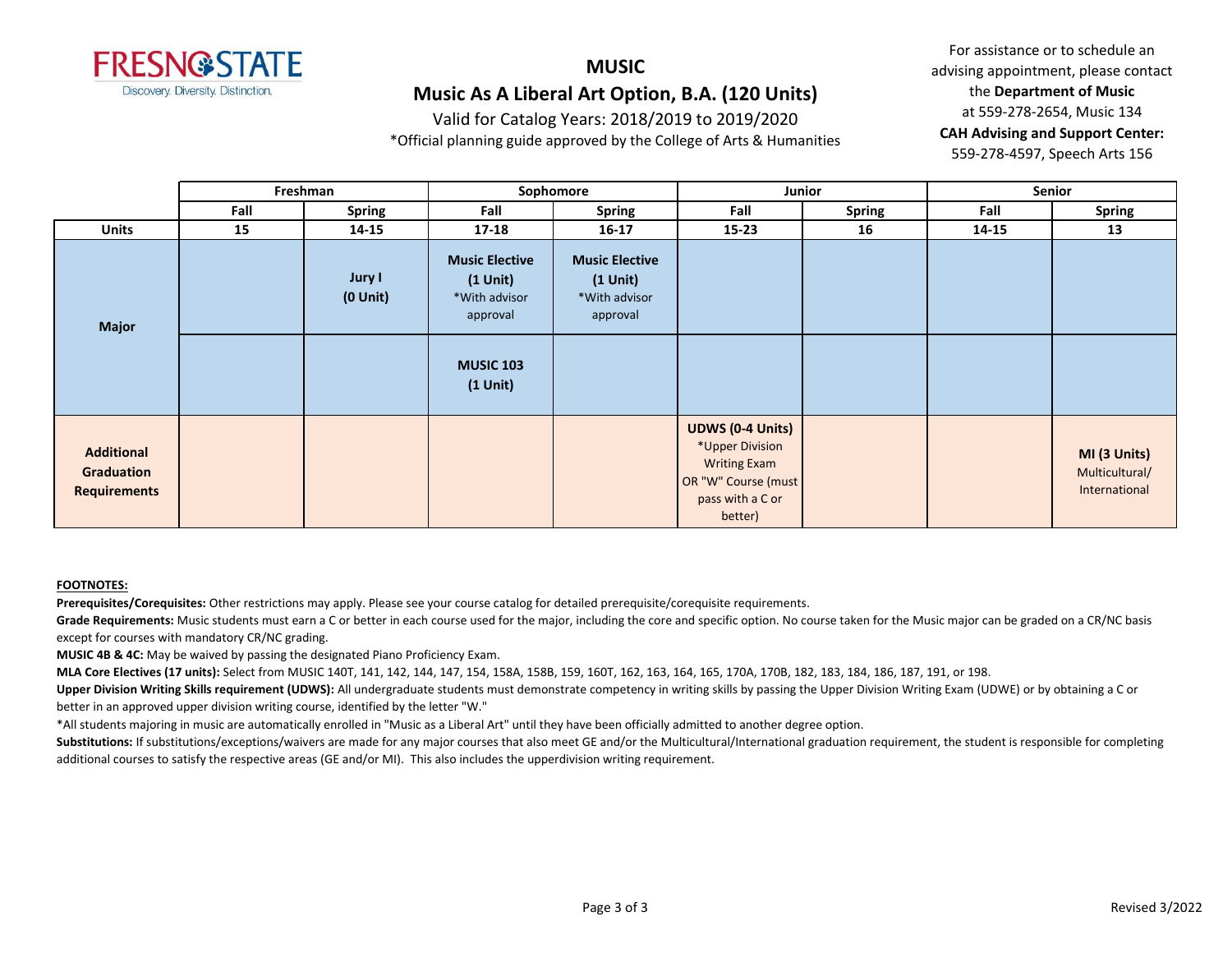

Valid for Catalog Years: 2015/2016 to 2017/2018

\*Official planning guide approved by the College of Arts & Humanities

|                             | Freshman                                                                                |                                                                                        | Sophomore                                                                           |                                                |                                                                                                                          | Junior                                                           | <b>Senior</b>                                                                 |                                                 |
|-----------------------------|-----------------------------------------------------------------------------------------|----------------------------------------------------------------------------------------|-------------------------------------------------------------------------------------|------------------------------------------------|--------------------------------------------------------------------------------------------------------------------------|------------------------------------------------------------------|-------------------------------------------------------------------------------|-------------------------------------------------|
|                             | Fall                                                                                    | <b>Spring</b>                                                                          | Fall                                                                                | <b>Spring</b>                                  | Fall                                                                                                                     | <b>Spring</b>                                                    | Fall                                                                          | <b>Spring</b>                                   |
| <b>Units</b>                | 15                                                                                      | 14-15                                                                                  | $17 - 18$                                                                           | $16 - 17$                                      | $15 - 23$                                                                                                                | 16                                                               | 14-15                                                                         | 13                                              |
| General<br><b>Education</b> | C1<br>MUSIC 9 (3 Units)<br>Arts                                                         | C1/C2<br>MUSIC 74 (3 Units)<br><b>Arts and Humanities</b>                              | <b>A3 (3 Units)</b><br><b>Critical Thinking</b><br>*Must pass with a C<br>or better | <b>C2 (3-4 Units)</b><br><b>Humanities</b>     | ℸϲ<br><b>MUSIC 171 (3)</b><br>Units)<br><b>Arts &amp; Humanities</b><br>[Pre-Req: GE<br>Foundation<br>8. Breadth Area CL | <b>D3 (3 Units)</b><br><b>Social Science</b>                     | $E1$ (3 Units)<br>Lifelong<br><b>Understanding &amp; Self</b><br>Development  | MI (3 Units)<br>Multicultural/<br>International |
|                             | <b>A1 (3 Units)</b><br><b>Oral Communication</b><br>*Must pass with a C or<br>better    | <b>B4 (3-4 Units)</b><br>Quantitative<br>Reasoning<br>*Must pass with a C<br>or better | <b>B1 (3-4 Units)</b><br><b>Physical Sciences</b>                                   | <b>D1 (3 Units)</b><br><b>American History</b> | <b>B2 (3-4 Units)</b><br><b>Life Sciences</b>                                                                            | IB (3 Units)<br><b>Physical Universe &amp;</b><br>Its Life Forms | <b>ID (3-4 Units)</b><br>Social, Political, &<br><b>Economic Institutions</b> |                                                 |
|                             | <b>A2 (3 Units)</b><br><b>Written Communication</b><br>*Must pass with a C or<br>better |                                                                                        |                                                                                     |                                                | <b>B3 (0-3 Units)</b><br>Lab                                                                                             |                                                                  |                                                                               |                                                 |
|                             |                                                                                         |                                                                                        |                                                                                     |                                                | <b>D2 (3 Units)</b><br>American<br>Government                                                                            |                                                                  |                                                                               |                                                 |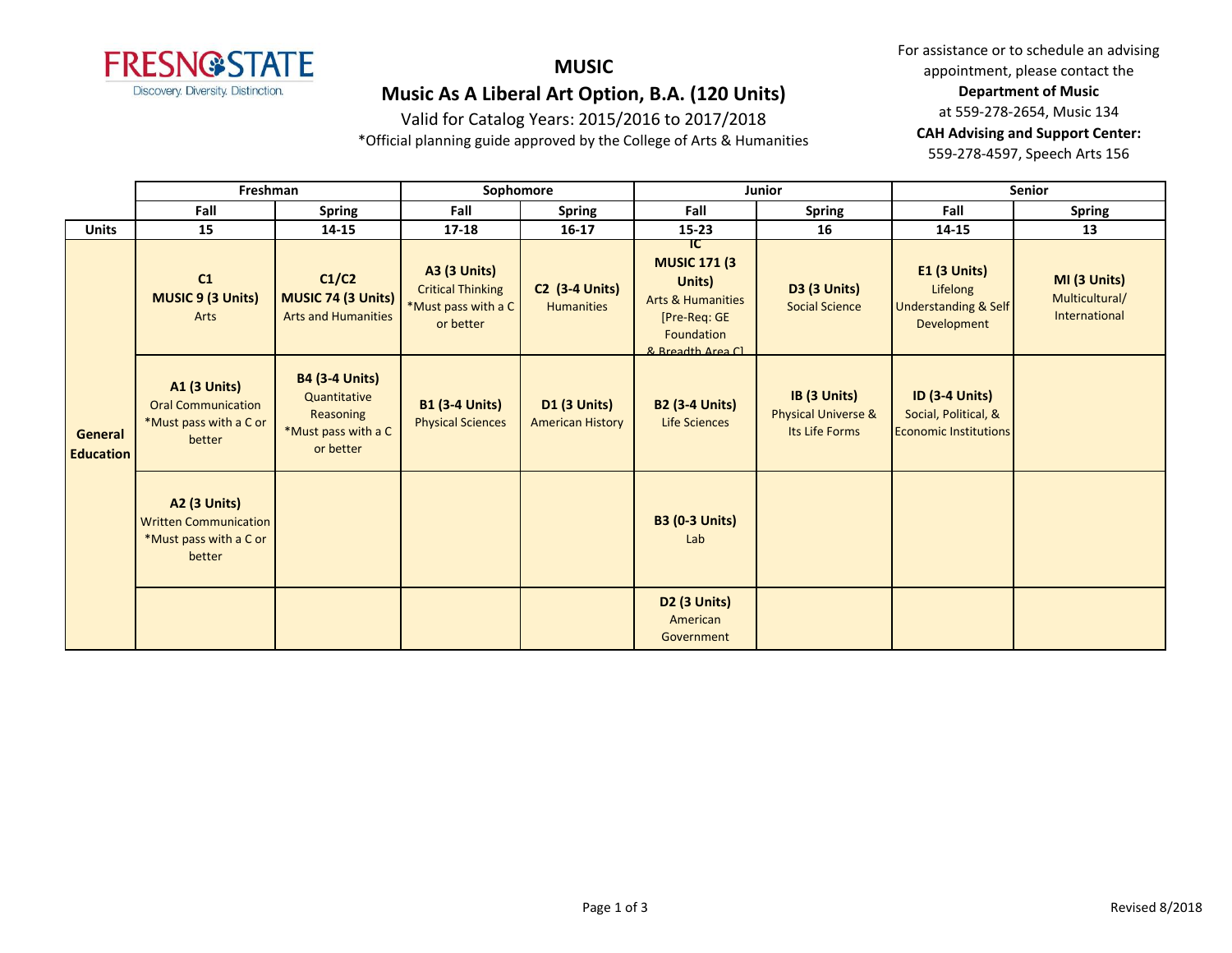

# **MUSIC**

**Music As A Liberal Art Option, B.A. (120 Units)**

Valid for Catalog Years: 2015/2016 to 2017/2018 \*Official planning guide approved by the College of Arts & Humanities

|              | Freshman                                                                |                                                              | Sophomore                                                                                                         |                                                                  | Junior                                                         |                                                                                                     | Senior                                                                          |                                                                                        |
|--------------|-------------------------------------------------------------------------|--------------------------------------------------------------|-------------------------------------------------------------------------------------------------------------------|------------------------------------------------------------------|----------------------------------------------------------------|-----------------------------------------------------------------------------------------------------|---------------------------------------------------------------------------------|----------------------------------------------------------------------------------------|
|              | Fall                                                                    | <b>Spring</b>                                                | Fall                                                                                                              | <b>Spring</b>                                                    | Fall                                                           | <b>Spring</b>                                                                                       | Fall                                                                            | <b>Spring</b>                                                                          |
| <b>Units</b> | 15                                                                      | 14-15                                                        | $17 - 18$                                                                                                         | $16-17$                                                          | 15-23                                                          | 16                                                                                                  | $14 - 15$                                                                       | 13                                                                                     |
| <b>Major</b> | MUSIC 1A (1 Unit)                                                       | MUSIC 1B (1 Unit)<br>[Pre-Req: MUSIC 1A]                     | MUSIC 1C (1 Unit)<br>[Pre-Req: MUSIC 1B]                                                                          | <b>INIOSIC TD (T</b><br>Unit)<br>[Pre-Req: MUSIC                 | MUSIC 20 (0 Unit)                                              | MUSIC 20 (0 Unit)                                                                                   | MUSIC 20 (0 Unit)                                                               | MUSIC 20 (0 Unit)                                                                      |
|              | MUSIC 20 (0 Unit)                                                       | MUSIC 4B (2 Units)<br>[Pre-Req: MUSIC 9]                     | MUSIC 4C (2 Units)<br>[Pre-Req: MUSIC 4B]<br>*Must pass Piano<br>Proficiency Exam<br>after completing<br>MUSIC 4C | <b>MUSIC 20 (0)</b><br>Unit)                                     | <b>MLA Core</b><br><b>Elective (3 Units)</b><br>*See footnotes | <b>MLA Core</b><br><b>Elective (3 Units)</b><br>*See footnotes                                      | <b>Music Elective</b><br>(2 Units)<br>*With advisor<br>approval                 | <b>Music Elective</b><br>(2 Units)<br>*With advisor approval                           |
|              | MUSIC 31/131 -<br>39/139 (1 Unit)                                       | MUSIC 20 (0 Unit) MUSIC 20 (0 Unit)                          |                                                                                                                   | MUSIC 31/131 -<br>39/139 (1 Unit)                                | <b>MUSIC 161A</b><br>(3 Units)<br>74; Junior standing]         | <b>MUSIC 161B</b><br>(3 Units)<br>[Pre-Req: MUSIC 41,   [Pre-Req: MUSIC 41, 74;<br>Junior standing] | <b>MLA Core</b><br><b>Elective (3 Units)</b><br>*See footnotes                  | <b>MLA Core</b><br><b>Elective (5 Units)</b><br>*See footnotes                         |
|              | MUSIC 40 (3 Units)<br>[Pre-Req: Concurrent<br>enrollment<br>in MUSIC 9] | MUSIC 31/131 -<br>39/139 (1 Unit)                            | MUSIC 31/131 -<br>39/139 (1 Unit)                                                                                 | <b>MUSIC 43 (3)</b><br>Units)<br>[Pre-Req: MUSIC<br>42]          |                                                                | <b>Music Elective</b><br>$(1$ Unit)<br>*With advisor approval                                       | Elective (3 Units)<br>*Outside of Music<br>Department; with<br>advisor approval | <b>Elective (3 Units)</b><br>*Outside of Music<br>Department; with advisor<br>approval |
|              | <b>MUSIC 103 (1 Unit)</b>                                               | MUSIC 41 (3 Units) MUSIC 42 (3 Units)<br>[Pre-Req: MUSIC 40] | [Pre-Req: MUSIC 41]                                                                                               | <b>MUSIC 103 (1</b><br>Unit)                                     |                                                                | <b>Elective (3 Units)</b><br>*Outside of Music<br>Department; with<br>advisor approval              |                                                                                 |                                                                                        |
|              |                                                                         | <b>MUSIC 103 (1 Unit)</b>                                    | MUSIC 58 (2 Units)<br>[Pre-Req: MUSIC 41]                                                                         | <b>MLA Core</b><br><b>Elective (3 Units)</b><br>*See footnotes   |                                                                |                                                                                                     |                                                                                 |                                                                                        |
|              |                                                                         | Jury I (0 Unit)                                              | <b>Music Elective</b><br>$(1$ Unit)<br>*With advisor<br>approval                                                  | <b>Music Elective</b><br>$(1$ Unit)<br>*With advisor<br>approval |                                                                |                                                                                                     |                                                                                 |                                                                                        |
|              |                                                                         |                                                              | <b>MUSIC 103 (1)</b><br>Unit)                                                                                     |                                                                  |                                                                |                                                                                                     |                                                                                 |                                                                                        |